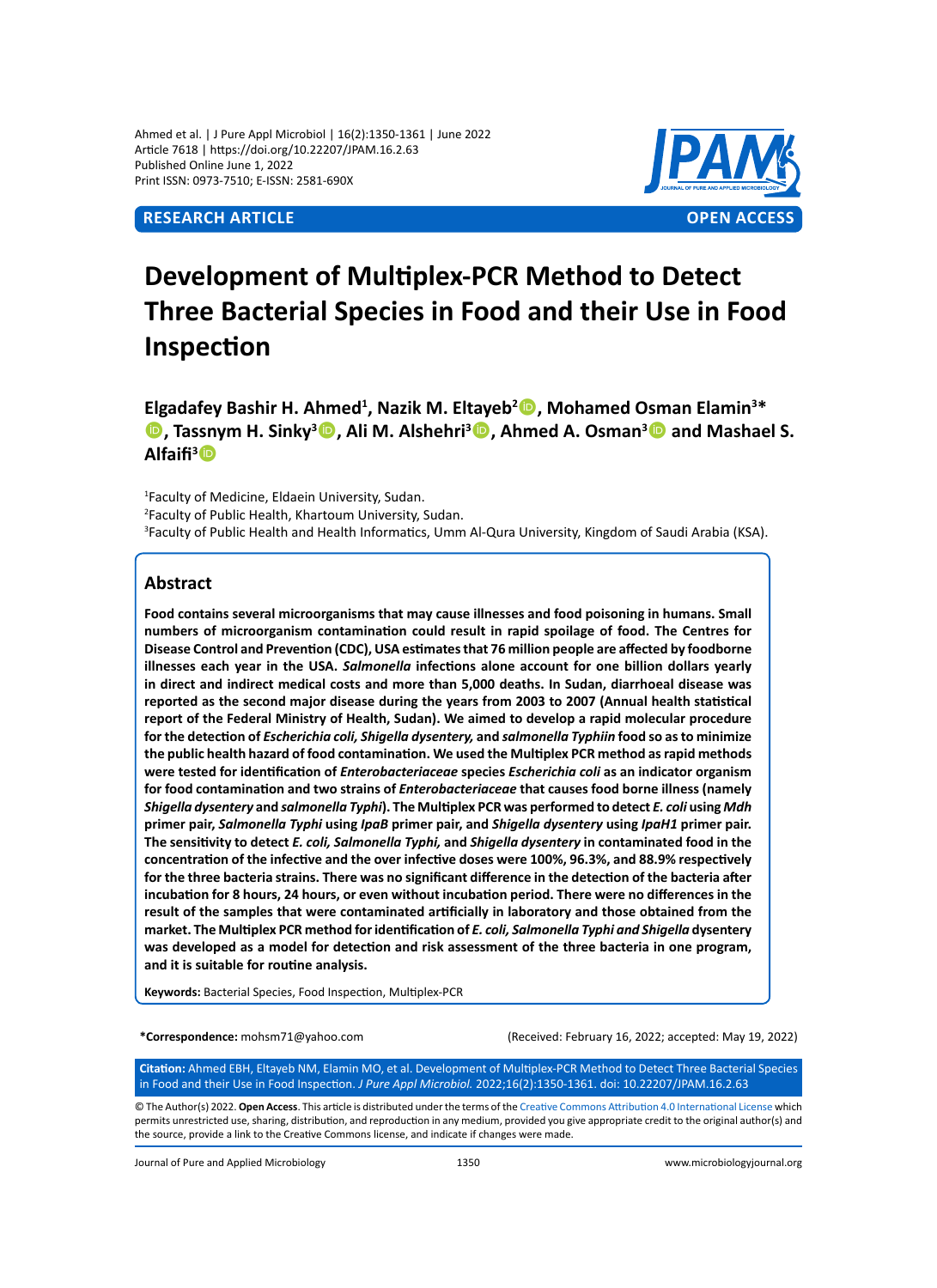### **Introduction**

Foodborne illness is one of the major global public health problems.<sup>1</sup> Food gets contaminated via soil, water, sewage, and air as well as by contact with other plants and animals. Additional contamination of foods occurs during any time of production and preparation of food.2 Laboratory protocols are a vital tool in case investigation. *Enterobacteriaceae* is one of the important groups of foodborne pathogens.<sup>3</sup> *Enterobacteriaceae* is Gram-negative facultative anaerobic *bacillus*, which ferment glucose to be acidic under anaerobic conditions, often with gas production. They are non-spore formers, short rods in shape, motile by peritrichous flagella or non-motile.4 *Enterobacteriaceae* may cause infectious diseases.<sup>5</sup> The most important members of the *Enterobacteriaceae* family are *Escherichia coli, Shigella,* and *Salmonella.*

In Sudan, several studies isolated *Enterobacteriaceae*; *E. coli* among other species were isolated by Hussein<sup>6</sup> from fresh meat samples; Abd ElRahman<sup>7</sup> isolated E. coli from 17% of minced meat samples; Mohamed<sup>8</sup> found that 6% of meat samples were *E. coli* beneficial; Ahmed<sup>8</sup> and Ahmed<sup>9</sup> identified *E. coli* in ready to eat beef burger in Khartoum State and found that the total coliform bacteria observed in 48.8% of samples and 9.3% of them were positive for *E. coli*. Warsama et al.<sup>11</sup> isolated *E. coli* in 11.1% of food samples, and *Salmonella Typhi* in 11.1% of them. Moreover, Hassan<sup>11</sup> identified *E. coli* among other species of bacteria from restaurant food, food handlers and food utensils in Khartoum State, Sudan. CDC Bulletin $12$  confirmed the presence of *Salmonella* in Australia and there was an epidemiological link with other travelers from other countries (including Sudan). Mustafa and Abdallah13 identified *E. coli* and *Salmonella* spp. in 6.6%, and 5% respectively from Street-Vended *Um-Jingir* (traditional food) in Khartoum State, Sudan.<sup>14</sup>

# **Rapid Methods of** *Enterobacteriaceae* **Identification**

The latest technology assists in detection and identification of microorganisms promptly with convenient use of the procedure, with high sensitivity rates and more accurate than the conventional techniques. Most of the methods used to detect specific pathogens in foods require some growth in an enrichment medium before analysis. Some rapid methods can be done in a few minutes to a few hours, so they yield results more quickly than traditional methods. However, in food analysis, rapid methods still lack sufficient sensitivity and specificity for direct testing; hence, foods still need to be culturally enriched before analysis. Although enrichment is a limitation in terms of technique speed, it provides essential benefits, such as diluting the effects of inhibitors, allowing the differentiation of viable from nonviable cells, and allowing for the repair of cell stress or injury that may have resulted during food processing.15

Several studies were achieved at a global level to improve the detection of food microorganisms aimed to ensure the quality and safety of food.<sup>16</sup> Overviews of rapid methods for the detection of bacteria were done $17,18$ ; and Wang et al.<sup>19</sup> These overviews include the progress and application of impedimetric biosensors for the detection of foodborne pathogenic bacteria, particularly the new specific bio-recognition elements such as bacteriophage, the use of nanomaterials, and micro-fluidics techniques. Abubakar et al.<sup>19</sup> wrote a review on the public health and cost-effectiveness of rapid diagnostic tests for the detection and identification of bacterial intestinal pathogens in food.

# **Conventional polymerase chain reaction (PCR)**

Polymerase Chain Reaction (PCR) is an in vitro method for amplification of targeted nucleic acid fragment (DNA) using a heating source (thermocycler), and a pair of primers, a template (thermostable DNA polymerase) and dNTPs.20 It has been used extensively since 1985 to rapidly detect, characterize, and identify a variety of organisms by detecting the presence of target gene fragments. PCR is a widely used tool in molecular biology to identify nucleic acid sequences.  $21,22$ 

In this study, we aimed to develop a rapid method(multiplex PCR) for the detection of food contaminated with (*E. Coli*, *Salmonella Typhi*, and *Shigella dysentery*), so as to minimize the public health hazard of food contamination.

# **Materials and Methods Bacterial strains**

The bacterial strains used throughout this study were reference strains bacteria from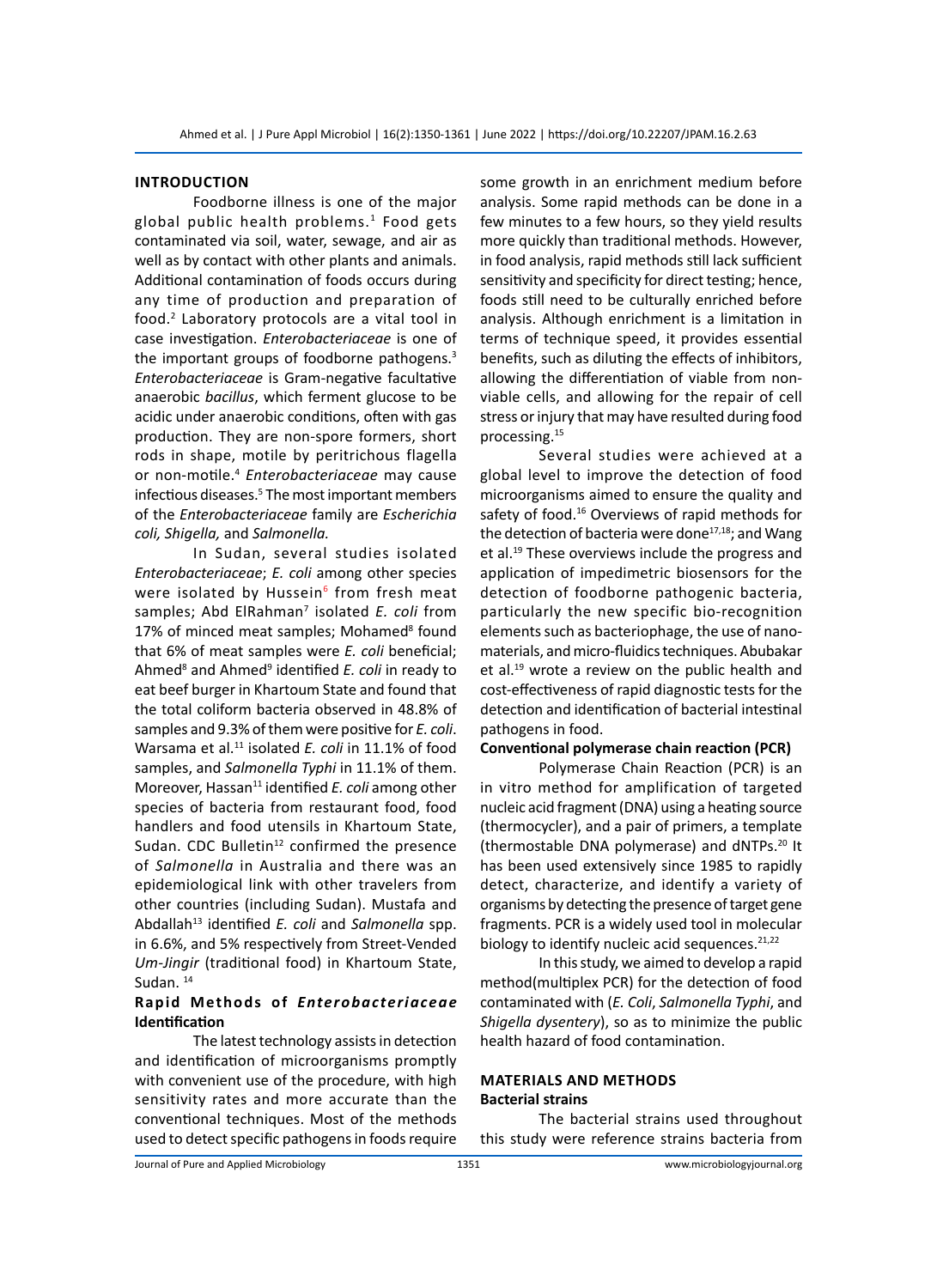the American Type Culture Collection (ATCC), Japan Collection of Microorganism (JCM), Korean Collection for Type Culture (KCTC), National Health Lab, Federal Ministry of Health, Sudan (NHL) as shown in Table (1).

All bacterial cells were cultured and then lyophilized until they were used.

# **DNA extraction**

DNA extraction was carried out according to the boiling cells method.

| No. | Bacterial strain   | Code        |  |
|-----|--------------------|-------------|--|
| 1   | Escherichia coli   | ATCC 25922  |  |
| 6   | Salmonella Typhi   | ATCC 122235 |  |
| 10  | Shigella dysentery | NHL         |  |

#### **Table 2.** Primer sequences of species

#### **Primers**

A total of six sets of primers were chosen: two sets of primers for each strain of three bacteria as mentioned in (Table 2).

# **PCR protocol**

Amplification of target DNA sequences was performed in a 20 μl reaction mixture in clean, sterile 0.2 ml polypropylene microcentrifuge tubes. The reaction mixture (per tube) consisted of 9.2 μl ddH<sub>2</sub>O, 2.5 μl 10x PCR Tris-acetate EDTABuffer $^{\rm 33}$ (100 mm Tris-HCl, 500 mm KCl, 15 mm MgCl<sub>2</sub>, pH 8.3), 1.0 μl dNTP mixture, 1.0 μl forward primer, 1.0 μl reverse primer, 0.3 μl Taq polymerase (5U), and 5 μl DNA template as shown in Table (3). The reaction mixture was placed in a thermocycler under the following conditions: Initial temperature at 95°C for 5 minutes, followed by 35 cycles of:

| Bacterial species | Primer | Sequence (5'-3')                      | Size (bp) | Reference |
|-------------------|--------|---------------------------------------|-----------|-----------|
| E. coli           | Mdh    | F: ACTGAAAGCCAAACAGCCAAG              | 392       | 24        |
|                   |        | R: CGTTCTGTTCAAATGCGCTCAGG            |           |           |
|                   | EC     | F: ATCACCGTGGTGACGCATGTCGC            | 486       | 25        |
|                   |        | R: CACCACGATGCCATGTTCATCTGC           |           |           |
| Salmonella spp.*  | lpaB   | F: GGACTTTTTAAAAGCGGCGG               | 314       | 24        |
|                   |        | R: GCCTCTCCCAGAGCCGTCTGG              |           |           |
|                   | invA   | F: GTG AAA TTA TCG CCA CGT TCG GGC AA | 284       | 26        |
|                   |        | R: TCA TCG CAC CGT CAA AGG AAC C      |           | 27        |
| Shigella spp.*    | lpaH   | F: CCTTGACCGCCTTTCCGATAC              | 600       | 24        |
|                   |        | R: CAGCCACCCTCTGAGAGTACTC             |           |           |
|                   | lpaH2  | F: CGCAATACCTCCGGATTCC                | 65        | 23        |
|                   |        | R: biotin-TCCGCAGAGGCACTGAGTT         |           |           |

\* spp= species.

| Table 3. The samples of contaminated food |  |
|-------------------------------------------|--|
|-------------------------------------------|--|

| Food          | No. of samples |  |
|---------------|----------------|--|
| Yogurt        | 2              |  |
| Milk          | 4              |  |
| Egg           | 4              |  |
| <b>Bread</b>  | 2              |  |
| Meat          | 2              |  |
| Chicken       | 2              |  |
| Fish          | $\overline{2}$ |  |
| Beef burger   | 2              |  |
| Sausage       | 2              |  |
| Tomato        | 2              |  |
| Carrot        | 3              |  |
| Total samples | 27             |  |

(denaturation at 94°C for 1 min, primer annealing at 59°C for 1min, and extension at 72°C for 1min), an additional step at 5 min at 72°C for primer extension was added at the end of the reaction, then hold at 4°C. DNA amplicons were analyzed by gel electrophoresis. The gel used in all experiments was 1.5%. Agarose electrophoresis was performed on Thermo EC gel trays. Gels were stained with ethidium bromide (Fisher Biotech, BP1302-10). DNA amplicons and DNA markers were visualized by a UV transilluminator. Images of DNA amplicon bands were captured using a photo documentation digital camera. 23,24

Journal of Pure and Applied Microbiology 1352 www.microbiologyjournal.org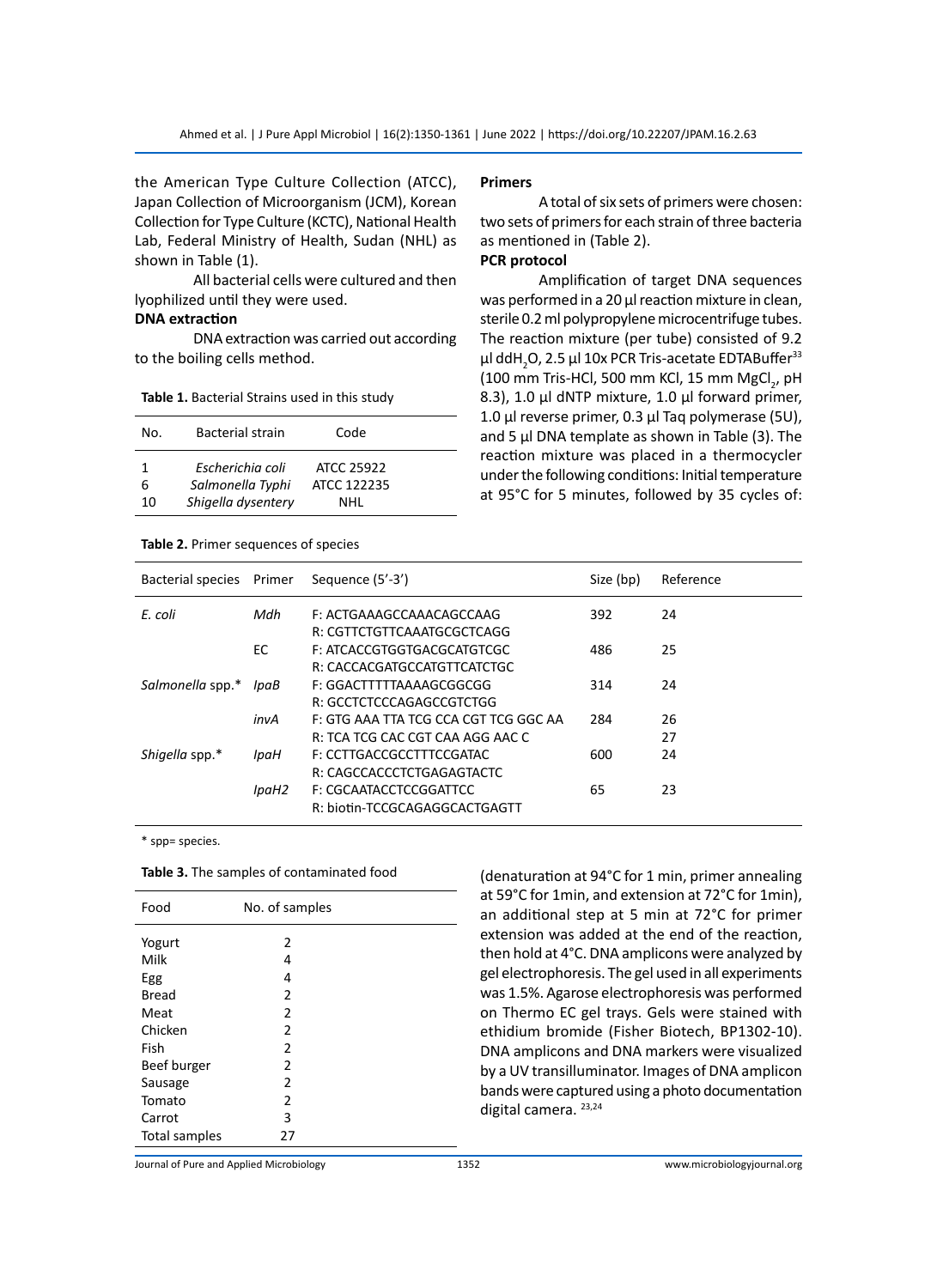# **Identification of contaminated samples using PCR technique**

Locality, Sudan,and contaminated by serial dilution of bacterial strains as shown in (Table 3).

Twenty-seven food samples were purchased from the retail market at Khartoum

25 grams of each sample were placed into a stomacher sterile bag with 225 ml buffer peptone

| Bacteria | Over<br>infectious<br>dose | <b>Infectious</b><br>dose | Less than<br>the infectious<br>dose | and a pacifical models about modeling took portions, expressed as registed to control terming while<br>Reference |  |
|----------|----------------------------|---------------------------|-------------------------------------|------------------------------------------------------------------------------------------------------------------|--|
| E. coli  | $10^{7}$                   | 10 <sup>5</sup>           | 103                                 | 28                                                                                                               |  |

**Table 4.** Bacterial inocula used in spiking food portions, expressed as log10 of colony-forming units

*Salmonella Typhi* 10<sup>7</sup> 10<sup>5</sup> 103 28-30 *Shigella dysentery* 10<sup>3</sup> 10  $\lt$ 10 28, 29

| Table 5. PCR detection of E. coli in various artificially contaminated foods with different dilutions of E. coli |  |
|------------------------------------------------------------------------------------------------------------------|--|
|------------------------------------------------------------------------------------------------------------------|--|

| Type of food | Less than<br>infectious doze |                |      | Infectious doze |                |     | Over infectious dose |       |     |
|--------------|------------------------------|----------------|------|-----------------|----------------|-----|----------------------|-------|-----|
|              | No                           | $+ve$          | %    | No              | $+ve$          | %   | No                   | $+ve$ | %   |
| Yogurt       | 2                            | 1              | 50   | 2               | 2              | 100 | 2                    | 2     | 100 |
| Milk         | 4                            | 4              | 100  | 4               | 4              | 100 | 4                    | 4     | 100 |
| Egg          | 4                            | 3              | 75   | 4               | 4              | 100 | 4                    | 4     | 100 |
| <b>Bread</b> | 2                            | 2              | 100  | 2               | 2              | 100 | 2                    | 2     | 100 |
| Meat         | 2                            | 2              | 100  | 2               | $\overline{2}$ | 100 | 2                    | 2     | 100 |
| Chicken      | 2                            | 2              | 100  | 2               | 2              | 100 | 2                    | 2     | 100 |
| Fish         | 2                            | 2              | 100  | 2               | 2              | 100 | 2                    | 2     | 100 |
| Beef burger  | 2                            | 2              | 100  | 2               | $\overline{2}$ | 100 | 2                    | 2     | 100 |
| Sausage      | 2                            | $\overline{2}$ | 100  | $\overline{2}$  | 2              | 100 | $\overline{2}$       | 2     | 100 |
| Tomato       | 2                            | 2              | 100  | 2               | 2              | 100 | 2                    | 2     | 100 |
| Carrot       | 3                            | 2              | 66.7 | 3               | 3              | 100 | 3                    | 3     | 100 |
| Total        | 27                           | 24             | 88.9 | 27              | 27             | 100 | 27                   | 27    | 100 |



**Fig. 1.** DNA extraction from the contaminated food samples

- A Extract DNA directly without incubation period.
- B- Extract DNA after incubated at 37°C for 8 hrs.
- C- Extract DNA after incubated at 37°C for 24 hrs.

Journal of Pure and Applied Microbiology 1353 www.microbiologyjournal.org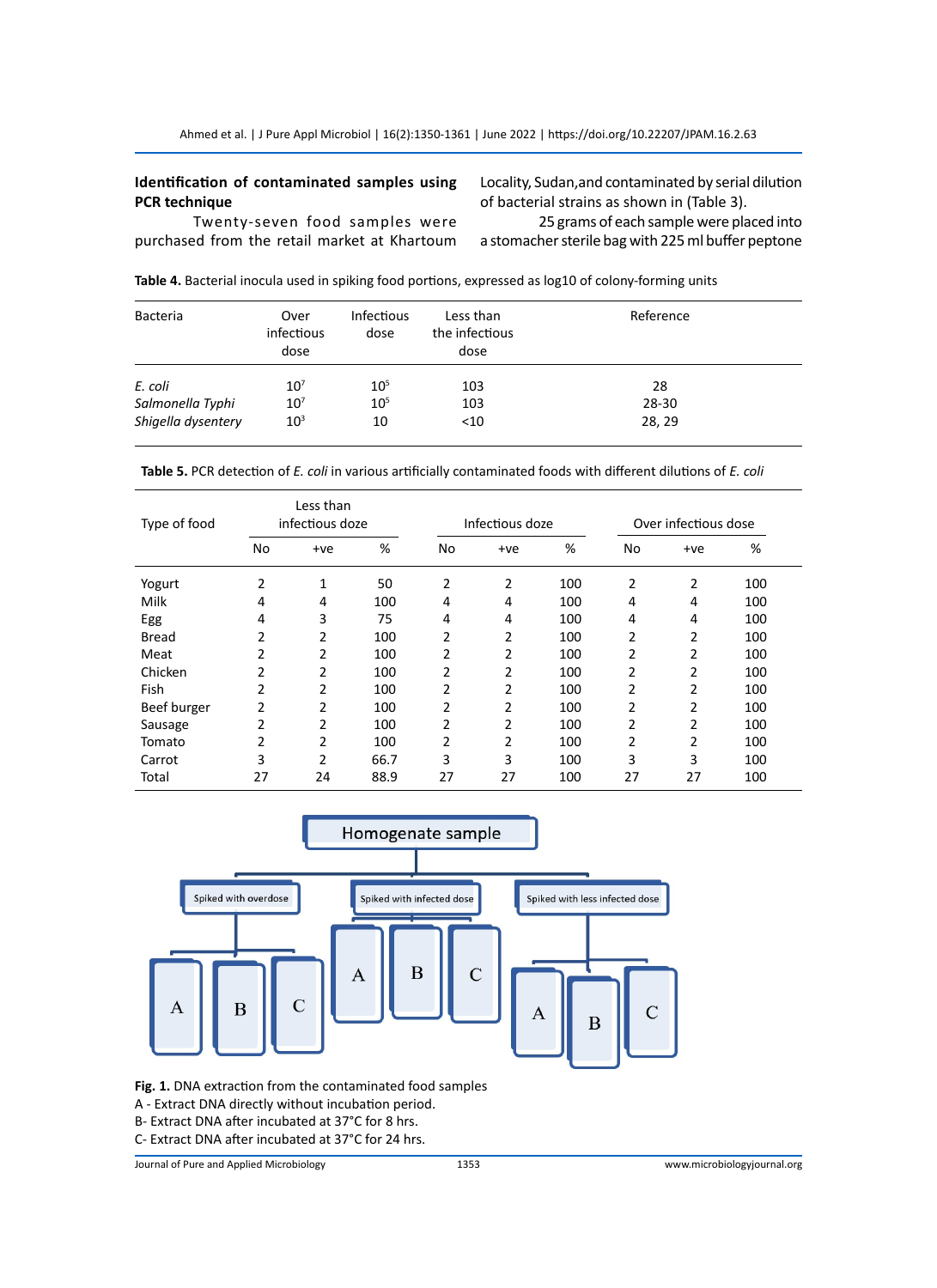water, and samples were blended at 230 rpm for 2 min using a Stomacher (Stomacher 400, Seward, and Norfolk, UK).

# **Strains and dilution**

Three dilutions were done for each bacterial strain. The sample from the market was:

- 1. Contaminated with over infectious dose of three bacteria.
- 2. Contaminated with the infectious dose of three bacteria.
- 3. Contaminated with less than the infectious dose of three bacteria.

Bacterial inocula used in spiking food portions (over-infectious, infectious dose and less than infectious dose as log10of colony-forming units as showing in Table (4).

# **Isolation of DNA from contaminated samples**

From each contaminated food sample there was three DNA Extraction. The DNA extraction from the contaminated food samples is shown in (Figure 1). These three DNA extractions were:

- 1. from contaminated food sample directly without incubation period.
- 2. from contaminated food sample after incubating at 37°C for 8 hours.
- 3. from contaminated food sample after incubating at 37°C for 24 hrs.

| Type of food    | Less than<br>infectious doze |                |      | Infectious doze |       |      | Over infectious dose |                |      |
|-----------------|------------------------------|----------------|------|-----------------|-------|------|----------------------|----------------|------|
|                 | No                           | $+ve$          | %    | No              | $+ve$ | %    | No                   | $+ve$          | %    |
| Yogurt          | 2                            | 2              | 100  | 2               | 1     | 50   | 2                    | $\overline{2}$ | 100  |
| Milk            | 4                            | 4              | 100  | 4               | 4     | 100  | 4                    | 4              | 100  |
| Egg             | 4                            | 4              | 100  | 4               | 4     | 100  | 4                    | 4              | 100  |
| <b>Bread</b>    | 2                            | 2              | 100  | 2               | 2     | 100  | 2                    | $\overline{2}$ | 100  |
| Meat            | 2                            | $\overline{2}$ | 100  | 2               | 2     | 100  | 2                    | 2              | 100  |
| Chicken         | 2                            | $\overline{2}$ | 100  | 2               | 2     | 100  | $\overline{2}$       | 2              | 100  |
| Fish            | 2                            | $\overline{2}$ | 100  | 2               | 2     | 100  | 2                    | 2              | 100  |
| Beef burger     | 2                            | 2              | 100  | 2               | 2     | 100  | 2                    | 2              | 100  |
| Sausage         | 2                            | 2              | 100  | 2               | 2     | 100  | 2                    | 2              | 100  |
| <b>Tomatoes</b> | 2                            | 1              | 50   | $\overline{2}$  | 2     | 100  | 2                    | 2              | 100  |
| Carrots         | 3                            | $\overline{2}$ | 66.7 | 3               | 3     | 100  | 3                    | $\overline{2}$ | 66.7 |
| Total           | 27                           | 25             | 92.6 | 27              | 26    | 96.3 | 27                   | 26             | 96.3 |

**Table 6.** PCR result of different kinds of food contaminated with a different dilution of *Salmonella Typhi*

**Table 7.** PCR result of different kinds of food contaminated with a different dilution of *Shigella dysentery*

| Type of food | Less than<br>infectious doze |       |      | Infectious doze |                |      | Over infectious dose |                |      |  |
|--------------|------------------------------|-------|------|-----------------|----------------|------|----------------------|----------------|------|--|
|              | No                           | $+ve$ | %    | No              | $+ve$          | %    | No                   | $+ve$          | %    |  |
| Yogurt       | 2                            | 1     | 50   | $\overline{2}$  | 2              | 100  | 2                    | 1              | 50   |  |
| Milk         | 4                            | 3     | 75   | 4               | 4              | 100  | 4                    | 4              | 100  |  |
| Egg          | 4                            | 3     | 75   | 4               | 3              | 75   | 4                    | 3              | 75   |  |
| Bread        | 2                            | 2     | 100  | $\overline{2}$  | 2              | 100  | $\overline{2}$       | 2              | 100  |  |
| Meat         | 2                            | 2     | 100  | 2               | 2              | 100  | 2                    | 2              | 100  |  |
| Chicken      | 2                            | 2     | 100  | 2               | 1              | 50   | 2                    | 2              | 100  |  |
| Fish         | 2                            | 1     | 50   | 2               | 2              | 100  | 2                    | 1              | 50   |  |
| Beef burger  | 2                            | 2     | 100  | 2               | 2              | 100  | 2                    | 2              | 100  |  |
| Sausage      | 2                            | 1     | 50   | $\overline{2}$  | 2              | 100  | 2                    | $\overline{2}$ | 100  |  |
| Tomato       | 2                            | 1     | 50   | 2               | 2              | 100  | 2                    | 2              | 100  |  |
| Carrot       | 3                            | 2     | 66.7 | 3               | $\overline{2}$ | 66.7 | 3                    | 3              | 100  |  |
| Total        | 27                           | 20    | 74.1 | 27              | 24             | 88.9 | 27                   | 24             | 88.9 |  |

Journal of Pure and Applied Microbiology 1354 www.microbiologyjournal.org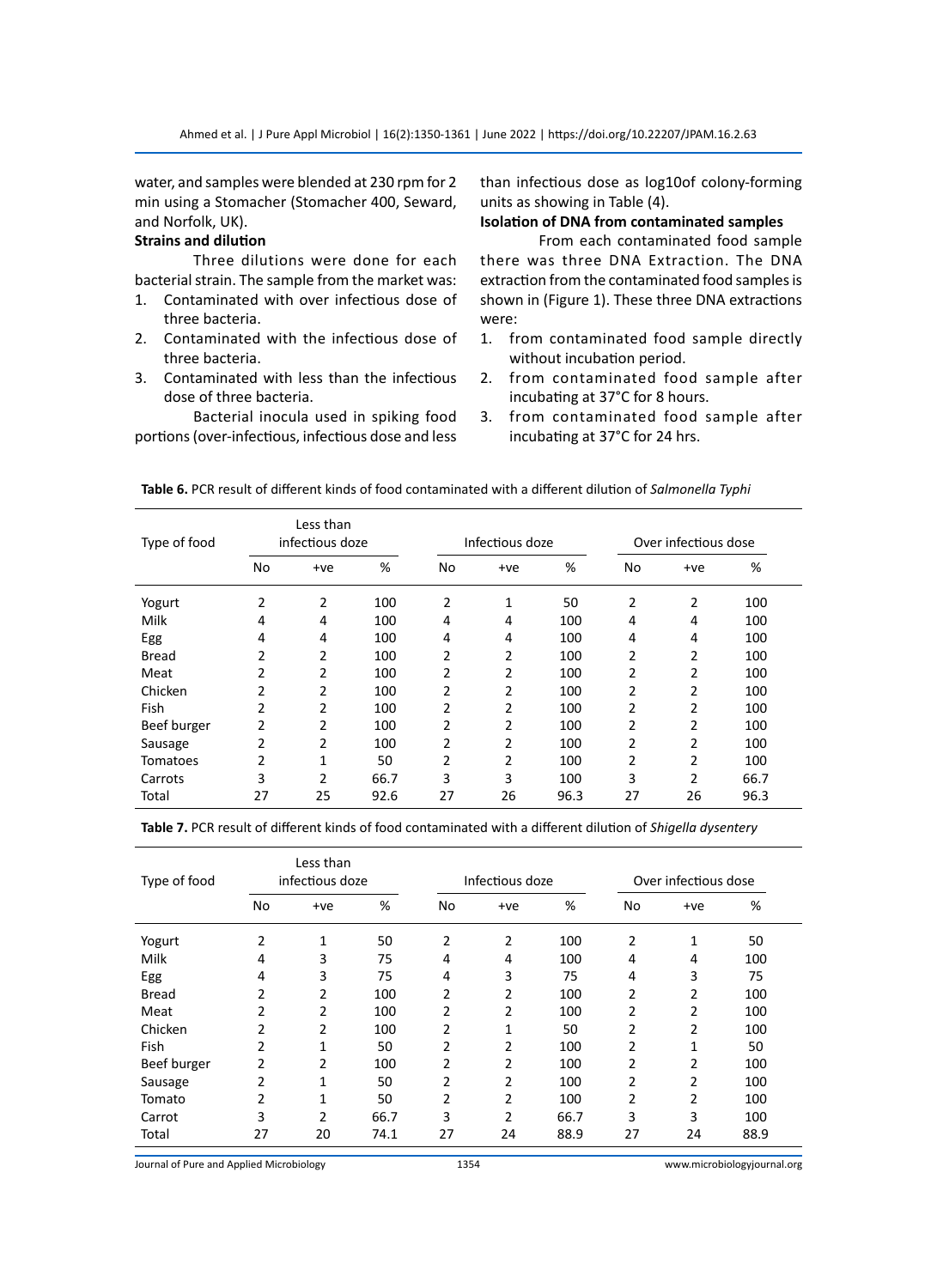

**Fig. 2.** Positive *Shigella dysentery IpaH* gene result.



**Fig. 3.** Negative *Shigella dysentery* IpaH gene result.

| Type of food | Directly tested<br>without incubation |                |      | Tested after 8 hrs<br>Incubation |                |     | Tests of overnight<br>culture |       |      |
|--------------|---------------------------------------|----------------|------|----------------------------------|----------------|-----|-------------------------------|-------|------|
|              | No                                    | $+ve$          | %    | No                               | $+ve$          | %   | No                            | $+ve$ | %    |
| Yogurt       | 2                                     | $\overline{2}$ | 100  | 2                                | 2              | 100 | 2                             | 2     | 100  |
| Milk         | 4                                     | 4              | 100  | 4                                | 4              | 100 | 4                             | 4     | 100  |
| Egg          | 4                                     | 4              | 10   | 4                                | 4              | 100 | 4                             | 3     | 75   |
| Bread        | 2                                     | 2              | 100  | 2                                | 2              | 100 | 2                             | 2     | 100  |
| Meat         | 2                                     | 2              | 100  | 2                                | 2              | 100 | 2                             | 2     | 100  |
| Chicken      | 2                                     | 2              | 100  | 2                                | $\overline{2}$ | 100 | $\overline{2}$                | 2     | 100  |
| Fish         | 2                                     | 2              | 100  | 2                                | 2              | 100 | 2                             | 2     | 100  |
| Beef burger  | 2                                     | 2              | 100  | $\overline{2}$                   | 2              | 100 | 2                             | 2     | 100  |
| Sausage      | 2                                     | 2              | 100  | $\overline{2}$                   | $\overline{2}$ | 100 | 2                             | 2     | 100  |
| Tomato       | 2                                     | 2              | 100  | 2                                | 2              | 100 | 2                             | 2     | 100  |
| Carrot       | 3                                     | 2              | 66.7 | 3                                | 3              | 100 | 3                             | 2     | 66.7 |
| Total        | 27                                    | 26             | 96.3 | 27                               | 27             | 100 | 27                            | 25    | 92.3 |

**Table 8.** PCR result of *E. coli* for contaminated foods after different incubation periods

Journal of Pure and Applied Microbiology 1355 www.microbiologyjournal.org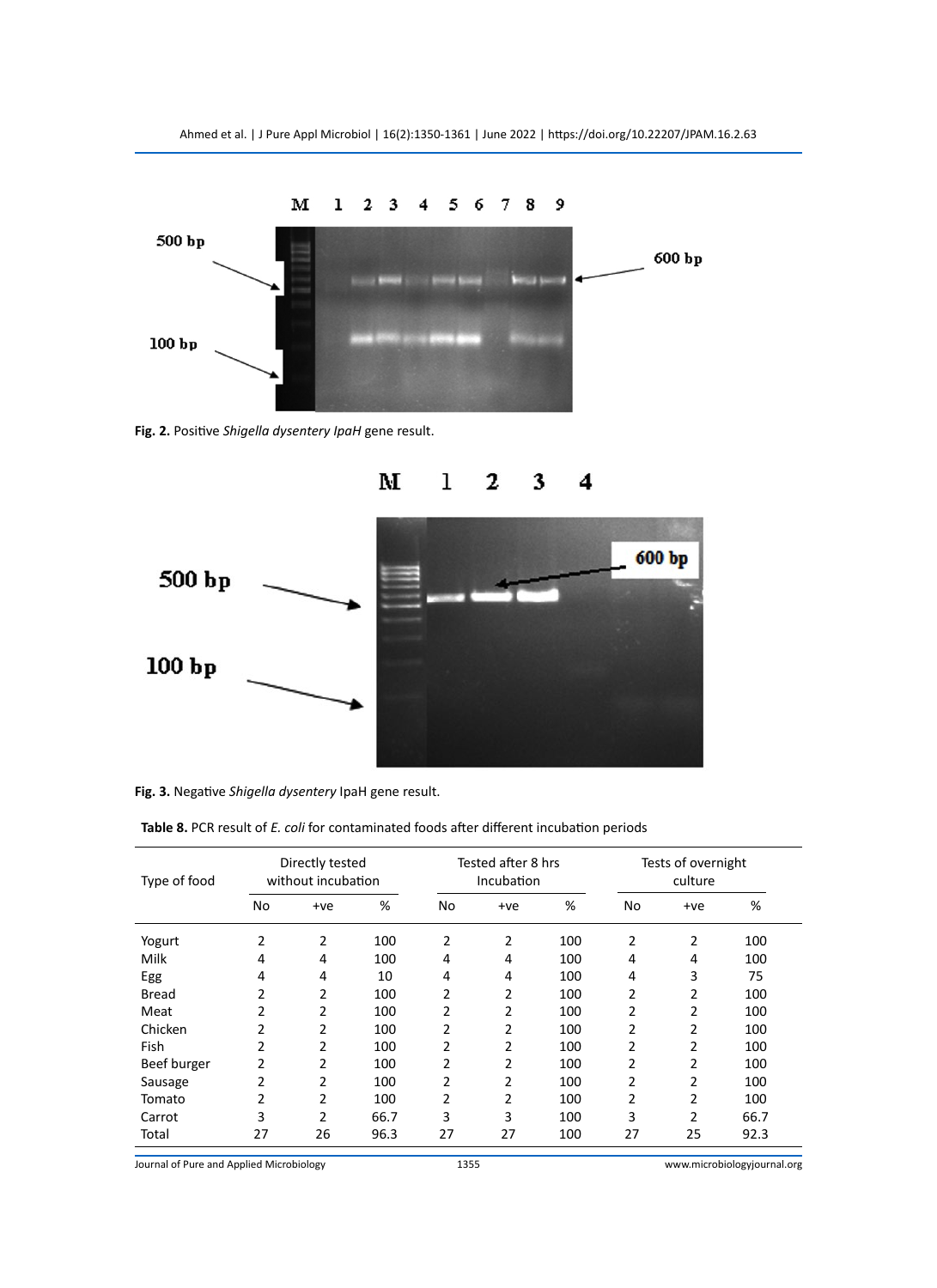So each contaminated sample has nine DNA extractions for PCR:

# **Results**

Bacterial DNA was detectable at different infection concentration levels (less infected, infected, and over infected). The three bacterial species *E. coli*, *Salmonella Typhi*, and *Shigella dysentery* were highly detectable at contaminated concentration levels tested as shown in Tables (5, 6 and 7).

*E. coli* was identified in all the contaminated samples tested except for yogurt and eggs in which the percentage of positive samples were 50% and 75% respectively as shown in Table (5).

*Salmonella Typhi* was identified efficiently, in high percentages even in concentrations of less than infectious dose. The detection level reaches 100% for all types of food tested except for tomatoes and carrots in which, *Salmonella*  had been detected in 50% and 66.7 % of samples respectively. In yogurt, the detection level decreased to 50% of samples at the infectious dose concentration. However, yogurt showed a 100% detection level in less infectious and over the infectious concentrations. The overall detection level is 96.3% (Table 6).

**Table 9.** PCR of *Salmonella Typhi* for contaminated foods after different incubation periods

| Type of food | Directly tested<br>without incubation |                |      | Tested after 8 hrs<br>Incubation |                |      | Tests of overnight<br>culture |                |      |
|--------------|---------------------------------------|----------------|------|----------------------------------|----------------|------|-------------------------------|----------------|------|
|              | No                                    | +ve            | %    | No                               | $+ve$          | %    | No                            | $+ve$          | %    |
| Yogurt       | 2                                     | 2              | 100  | 2                                | $\overline{2}$ | 100  | 2                             | 1              | 50   |
| Milk         | 4                                     | 4              | 100  | 4                                | 4              | 100  | 4                             | 4              | 100  |
| Egg          | 4                                     | 4              | 100  | 4                                | 4              | 100  | 4                             | 4              | 100  |
| Bread        | 2                                     | 2              | 100  | 2                                | 2              | 100  | 2                             | 2              | 100  |
| Meat         | 2                                     | 2              | 100  | 2                                | 2              | 100  | 2                             | 2              | 100  |
| Chicken      | 2                                     | 2              | 100  | $\overline{2}$                   | 2              | 100  | 2                             | 2              | 100  |
| Fish         | 2                                     | 2              | 100  | 2                                | 2              | 100  | 2                             | 2              | 100  |
| Beef burger  | 2                                     | $\overline{2}$ | 100  | 2                                | 2              | 100  | 2                             | 2              | 100  |
| Sausage      | 2                                     | 2              | 100  | 2                                | 2              | 100  | 2                             | 2              | 100  |
| Tomato       | 2                                     | 1              | 50   | 2                                | 1              | 50   | 2                             | 1              | 50   |
| Carrot       | 3                                     | 3              | 66.7 | 3                                | 3              | 100  | 3                             | $\overline{2}$ | 66.7 |
| Total        | 27                                    | 26             | 96.6 | 27                               | 26             | 96.3 | 27                            | 24             | 88.9 |

**Table 10.** PCR of *Shigella dysentery* for contaminated foods after different incubation periods

| Type of food | Directly tested<br>without incubation |                |      | Tested after 8 hrs<br>Incubation |                |      | Tests of overnight<br>culture |       |      |
|--------------|---------------------------------------|----------------|------|----------------------------------|----------------|------|-------------------------------|-------|------|
|              | No                                    | $+ve$          | %    | No                               | $+ve$          | %    | No                            | $+ve$ | %    |
| Yogurt       | 2                                     | 1              | 50   | 2                                | 2              | 100  | 2                             | 1     | 50   |
| Milk         | 4                                     | 4              | 100  | 4                                | 4              | 100  | 4                             | 3     | 75   |
| Egg          | 4                                     | 3              | 75   | 4                                | 3              | 75   | 4                             | 4     | 10   |
| Bread        | 2                                     | $\overline{2}$ | 100  | 2                                | 2              | 100  | 2                             | 2     | 100  |
| Meat         | 2                                     | $\overline{2}$ | 100  | 2                                | 2              | 100  | 2                             | 2     | 100  |
| Chicken      | 2                                     | 2              | 100  | 2                                | 2              | 100  | 2                             | 2     | 100  |
| Fish         | 2                                     | 1              | 50   | 2                                | 2              | 100  | 2                             | 1     | 50   |
| Beef burger  | 2                                     | 2              | 100  | 2                                | 2              | 100  | 2                             | 2     | 100  |
| Sausage      | 2                                     | 2              | 100  | 2                                | 2              | 100  | 2                             | 2     | 100  |
| Tomato       | 2                                     | 2              | 100  | 2                                | 2              | 100  | 2                             | 1     | 50   |
| Carrot       | 3                                     | $\overline{2}$ | 66.7 | 3                                | $\overline{2}$ | 66.7 | 3                             | 2     | 66.7 |
| Total        | 27                                    | 23             | 85.2 | 27                               | 25             | 92.6 | 27                            | 22    | 77.8 |

Journal of Pure and Applied Microbiology 1356 www.microbiologyjournal.org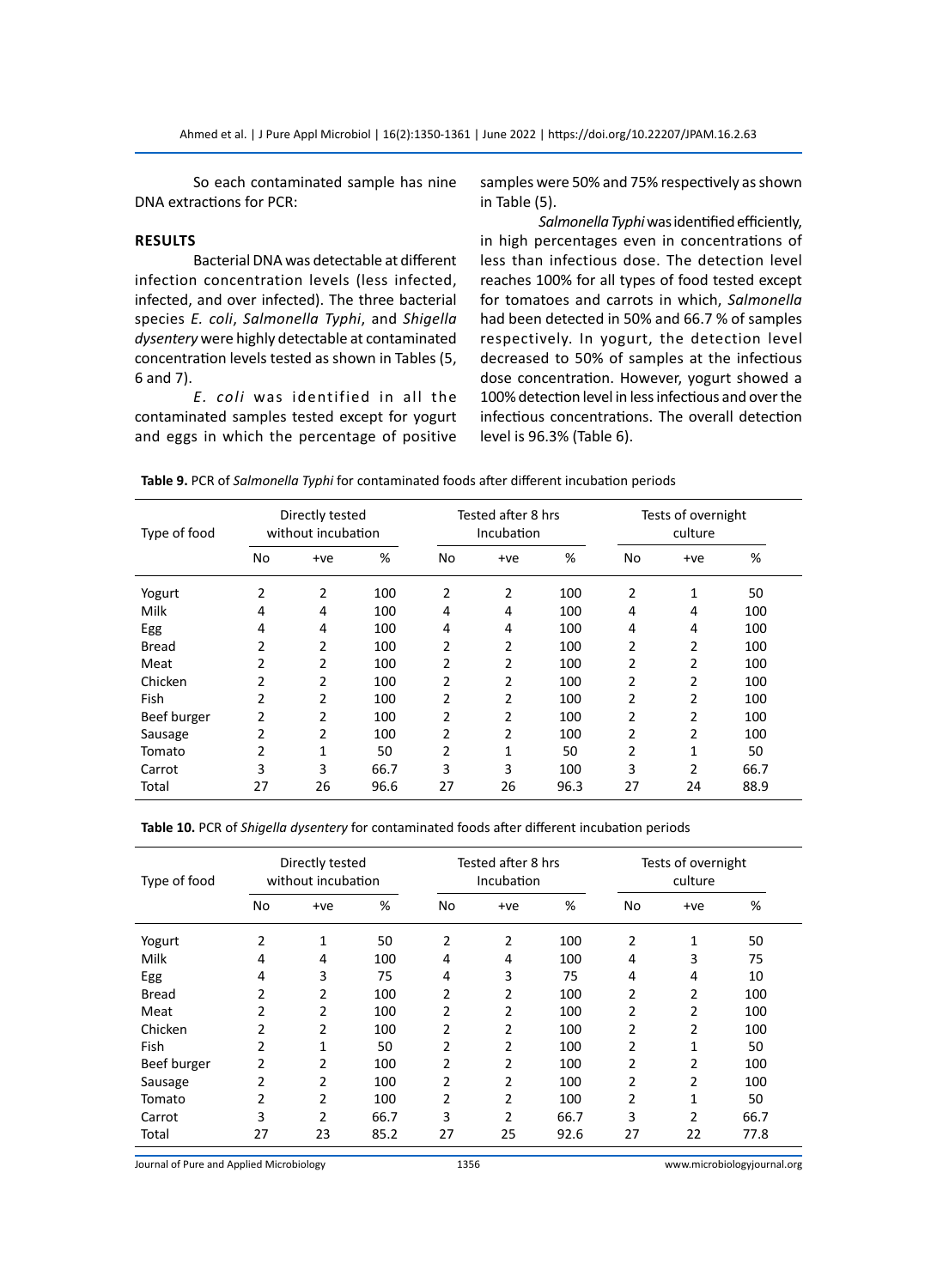*Shigella dysentery* was identified in less percentage at all dilutions compared to *Salmonella Typhi* except in bread, meat, chicken, and beef burger samples. At infectious and over infectious dozes the percentage was raised to 88.9% (Table 7).

We obtained 1.5% Agarose gel electrophoresis of PCR products from DNA extracted from pure bacteria. Lanes M, molecular size markers (100 bp ladder); lane 1 negative

control; lane 7 negative result; and lanes 2,3,4,5,8, and 9 positive *Shigella dysentery IpaH* gene result (Fig. 2).

# **Different incubation periods**

DNA from the three bacterial species was detectable by the multiplex PCR in all food samples after the different incubation periods. The results of contaminated food at different incubation periods are illustrated in Tables (8, 9 and 10). Bacterial DNA was detectable at three



**Fig. 4.** Developed Multiplex PCR method for identification of *E. coli, Salmonella Typhi,* and *Shigella dysentery* used in this study.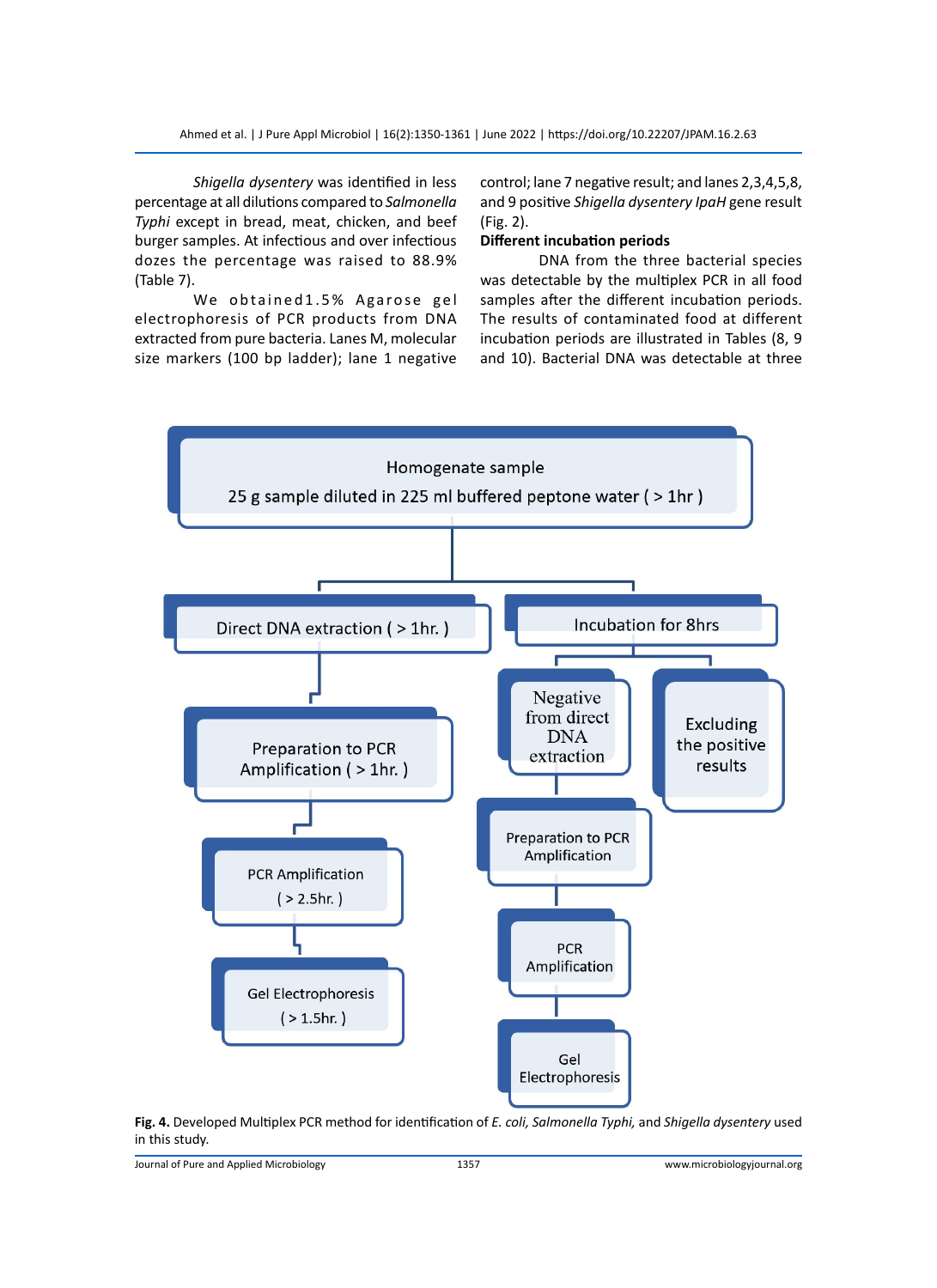different incubation periods for all the food tested. Vegetables and yogurt showed a less degree of detection.

Examples of PCR amplification products from detectable DNA of contaminated food were shown in (Tables 9 and10).

We obtained 1.5% Agarose gel electrophoresis of PCR products from DNA

extracted from contaminated food samples. Lanes M, molecular size markers (100 bp ladder); lanes 1, 2,3 positive result; and lane 4, negative *Shigella dysentery IpaH* gene result as shown in (Fig. 3).

The developed multiplex PCR method for identification of E. coli, Salmonella Typhi, and Shigella dysentery used in this study is showed in (Figure 4). The comparison between



**Fig. 5.** Comparison between traditional and current Multiplex PCR methods for identification of species used in this study.

Journal of Pure and Applied Microbiology 1358 www.microbiologyjournal.org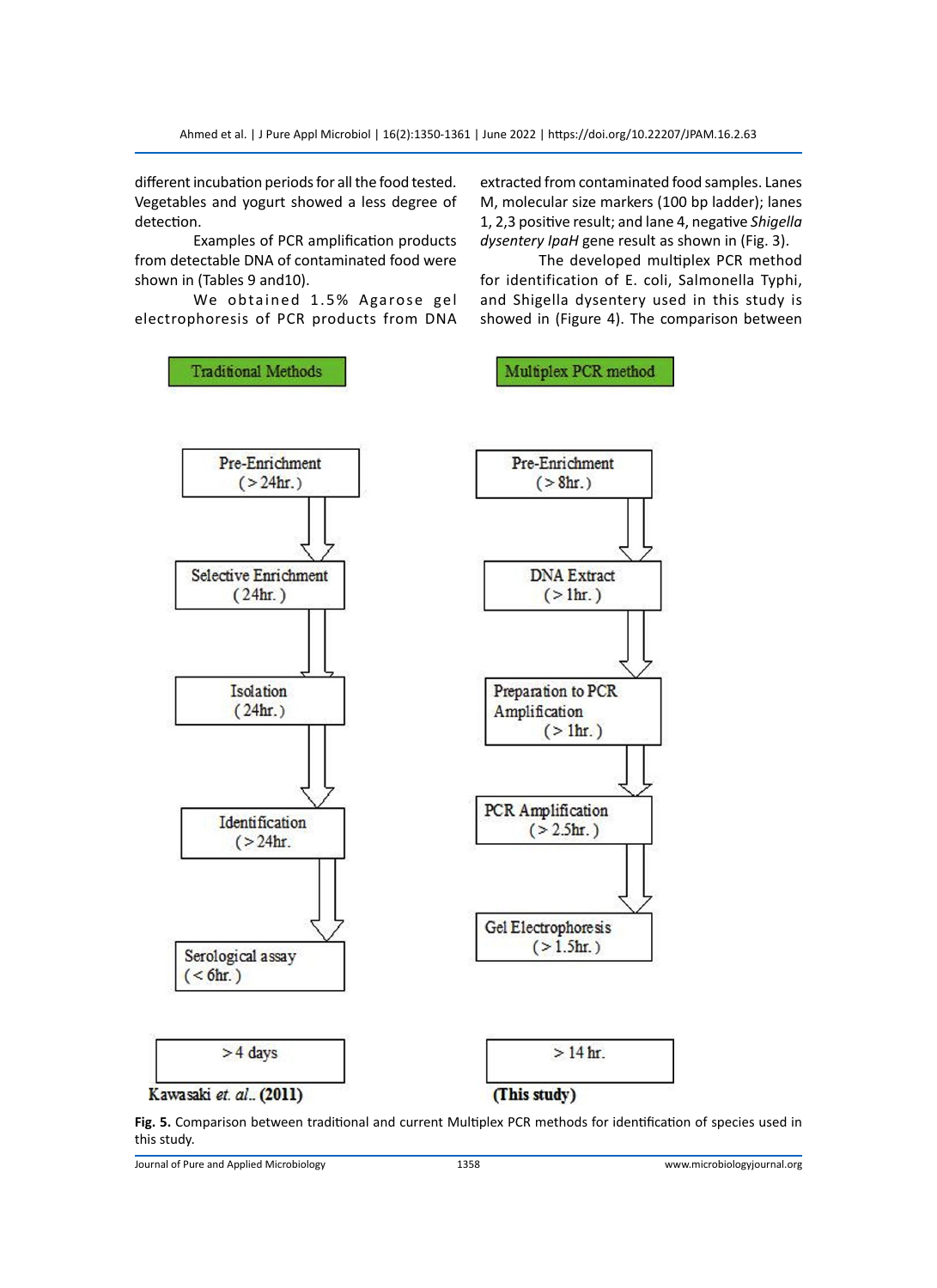traditional and current Multiplex PCR methods for identification of species used in this study is showed in (Figure 5).

#### **Discussion**

This study is aimed to facilitate rapid, accurate detection in reasonable efforts and costs that are attainable. A rapid multiplex PCR method was performed to detect *Escherichia coli*, *Salmonella Typhi,* and *Shigella dysentery* strains contaminating food. Two sets of primers for each bacterium were chosen. Of the six sets of PCR primers, the Mdh primer pair for *Escherichia coli*, IpaB primer pair for *Salmonella Typhi,* and *IpaH*1 primer pair for *Shigella dysentery* were the best primers sets. Many multiplex PCR studies were done before to detect the foodborne pathogens in food, Iun et al.26 identified six common foodborne pathogens. Detection of *Escherichia coli* O157: H7 using multiplex PCR was developed by Apirak et al.<sup>31</sup> The suitability of a PCR procedure was evaluated as a means of detecting *Salmonella* species by Pathmanathan et al. $32$  Fukushima et al. established a new phylogenetic tree for the classification of *Salmonella*, Shigella, and *Escherichia coli* using the PCR method.32 In this study, the sensitivity to detect *E. coli*, *Salmonella Typhi,* and *Shigella dysentery* in contaminated food in the concentration of the infective and the over infective doses were 100%, 96.3%, and 88.9% respectively for the three bacteria. The sensitivity of the methods was 100% in a beef burger, meat, and bread samples, and then it decreased in other types of foods. In the less than the infectious dose concentration, the sensitivity of *E. coli* was about 88.9%. In such doze concentrations, the sensitivity of the methods was less effective in some types of foodstuff like yogurt ( $pH \leq 4.4$ ) which showed a lower sensitivity of 50% and a sensitivity of 75% for the eggs (pH approximately 8). $34$  This may be due to large variation in the pH of these types of food that may affect the PCR optimization conditions and exceed the capacity of the buffer used.

The multiplex PCR for the specific detection of *Salmonella Typh* is showed a sensitivity of (92.6%) and there was no variation in sensitivity between the different contaminated foods. Nevertheless, a lower sensitivity was recorded in yogurt. The sensitivity of the detection of *Shigella dysentery* in less infected doses was equivalent

to 66.7%. Such low sensitivity may attribute to the fewest number of cells in such infectious dose which is only 10 cells.<sup>35</sup> Determination of an optimum sampling time for bacterial inspection is a crucial factor for food safety. Tests carried out in the laboratory for contaminated samples showed no significant difference in detection of bacteria after incubation for 8 hours, 24 hours, or even without incubation period. Therefore, the most suitable, reliable, and sensitive result for all three bacteria was obtained without incubation period or after 8 hours of incubation. By the multiplex PCR method used in this study not only the time will decrease to less than 15 hours, but also the assessment of the microbiological quality of food, water, and medications will happen rapidly, resulting in increased safety.

#### **Conclusion**

A multiplex PCR technique as a rapid method; was performed using Mdh primer pair to detect *Escherichia coli*, *IpaB* primer pair to detect *Salmonella Typhi,* and *IpaH*1 primer pair to detect *Shigella dysentery*. The sensitivity of the mPCR was very high, even in concentrations of less infected doses. The three bacterium species were all detected (100%) in the limit of infected and over infected doses. The most suitable, reliable, and sensitive result for all three bacteria can obtain without incubation period or after 8 hours of incubation.

#### **Acknowledgments**

None.

#### **Conflict of Interest**

The authors declare that there is no conflict of interest.

#### **Authors' Contribution**

EBHA, MOE, and NME performed the experiments. EBHA, MOE, NME, THS, AMA, AAO, and MSA analyzed the data. EBHA, MOE, NME, THS, AMA, AAO, and MSA wrote the manuscript. All authors read and approved the final manuscript for publication.

#### **Funding**

None.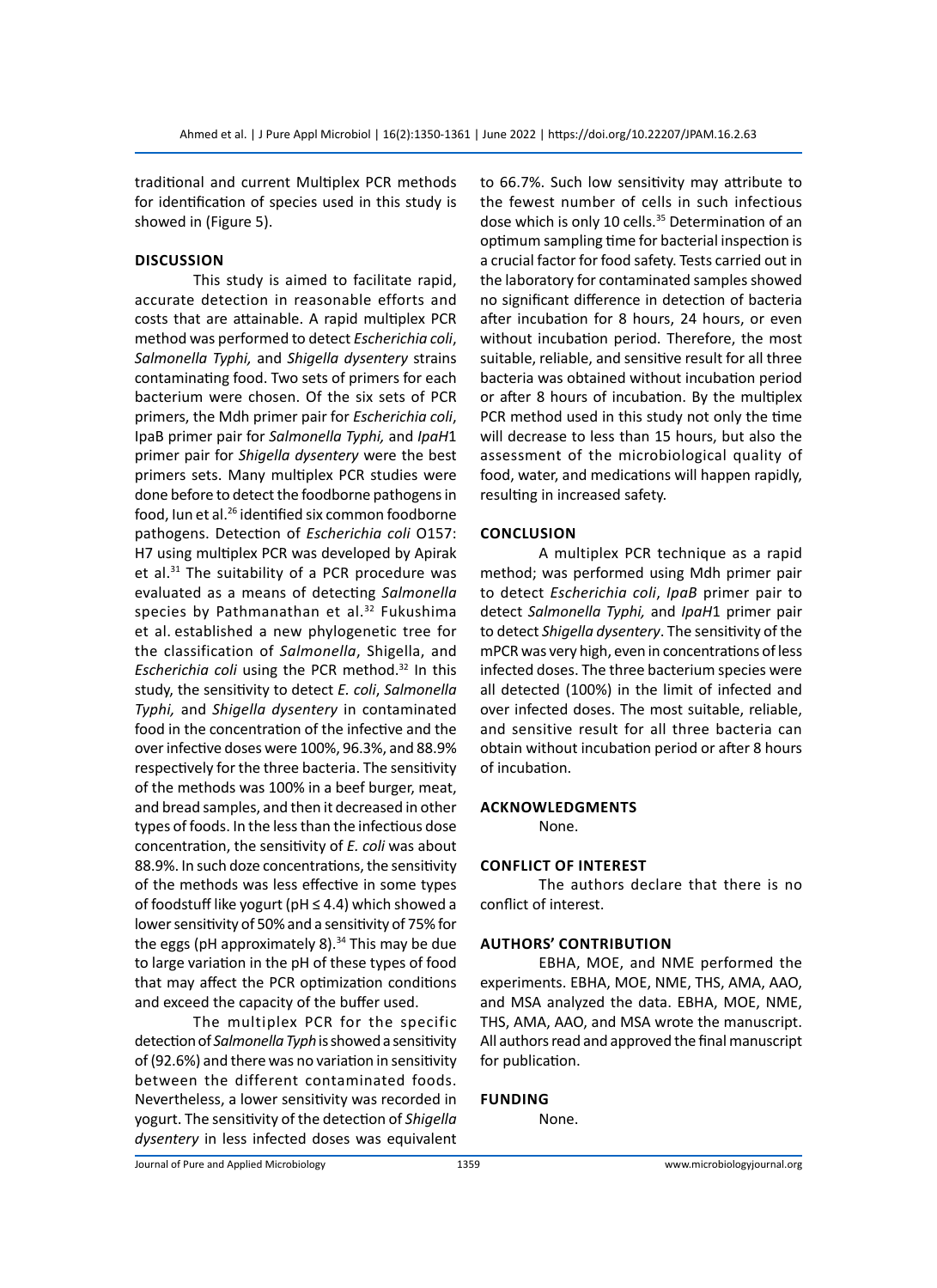# **Data Availability**

All datasets generated or analyzed during this study are included in the manuscript.

#### **Ethics Statement**

This article does not contain any studies with human participants or animals performed by any of the authors.

#### **References**

- 1. WHO. WHO Global strategy for food safety: safer food for better health 2010. Geneva: WHO - ISBN 92 4 154574 7.
- 2. WHO Foodborne disease outbreaks: Guidelines for investigation and control, 2008. Geneva: WHO - ISBN 978 92 4 154722 2.
- 3. CDC-Diagnosis and Management of Foodborne Illnesses - A Primer for Physicians and Other Health Care Professionals - Produced collaboratively by the American Medical Association - American Nurses Association- American Nurses Foundation – CDC, FDA, FSIS, US Department of Agriculture – USA 2004.
- 4. Richard L, Laurie C and Judy D The Food Safety Hazard Guidebook - 2ndedition - The Royal Society of Chemistry, 2012; p: 10 -104 - ISBN: 978-0-85404-460-3.
- 5. CDC: Centre for Disease Control and Prevention, USA - CDC estimates of Foodborne illness in the United States - National Center for Emerging and Zoonotic Infectious Disease – Division of Foodborne, Waterborne and Environmental Diseases,2012; CS218786-A - www.cdc.gov/foodborneburden.
- 6. Hussein AH. Aerobic Bacteria in Fresh and Refrigerated Beef. Khartoum: M.V.Sc thesis, University of Khartoum. 1975.
- 7. Abd ElRahman AE Some Aerobic bacteria in minced meat sold in retail in Elmokhtar Municipality. Khartoum: M.Sc thesis, University of Khartoum, 1999.
- 8. Mohamed AE Aerobic bacteria isolated from meat at different stages of processing. Khartoum: M.V.Sc thesis, University of Khartoum 2000.
- 9. Ahmed EB Escherichia- coli and Bacterial load in fried Burger Sold at Alarabi Market, Locality of Khartoum – *Journal of Art and Sciences* – Dallanj University, 2006; 2: 1-26.
- 10. Ahmed EB Escherichia- coli and Bacterial load in fried Burger Sold at Alarabi Market, Locality of Khartoum – MPEH thesis – Faculty of Public and Environmental Health – Khartoum University, 2003.
- 11. Warsama LM, El Zubeir, IEM and El Owni OAO– Composition and Hygienic Qualityof Sudanese White Soft Cheese in Khartoum North Markets (Sudan) – *International Jurnal of Dairy Science*, 2010;5 (3): 177- 184 – ISBN 1811-1743. doi: 10.3923/ijds.2006.36.43.
- 12. Hassan NA Bacterial Contamination of Restaurant food in Khartoum State: M.V.Sc thesis - University of Khartoum 2006.
- 13. CDC Bulletin Monitoring the Incidence and Causes of Diseases Potentially Transmitted by Food in Australia: *Annual Report of the OzFooDNet*, 2009;34(4):396-426. 14. Mustafa NEM and MS Abdallah - Bacteriological Quality

of Street -Vended Um-Jingir: A Traditional Sudanese Food - African Journal of Food, Agriculture, Nutrition and Development, 2011;11(5).

- 15. Jasson V, Jacxsens L, Luning P, Rajkovic A, Uyttendaele M (2010) - Review. Alternative microbial methods: An overview and selection criteria - *Food Microbiol*, 27 - p: 710-730.
- 16. Bekal S, Brousseau R, Masson L, Prefontaine G, Fairbrother J and Harel J - Rapid Identification of Escherichia coli Pathotypes by Virulence Gene Detection with DNA Microarrays – *Journal of Clinical Microbiology,* 2003; 41(5): 2113–2125 - doi: 10.1128/ JCM.41.5.2113–2125.2003
- 17. Babalola OO Molecular techniques: An overview of methods for the detection of bacteria - *African Journal of Biotechnology*, 2003; 2(12): 710-713, December 2003 - ISSN 1684–5315 - Academic Journals Minireview - http://www.academicjournals.org/AJB.
- 18. Wang Y, Zunzhong Y and Ying Y New Trends in Impedimetric Biosensors for the detection of foodborne pathogenic Bacteria - *Sensors*, 2012; 12 – p: 3449-3471. doi: 10.3390/s120303449.
- 19. Abubakar I, Irvine L, Aldus CF, Wyatt GM, Fordham R, Schelenz S, Shepstone L, Howe A, Peck M, Hunter PR - A systematic review of the clinical, public health and cost-effectiveness of rapid diagnostic tests for the detection and identification of bacterial intestinal pathogens in faeces and food - *Health Technol Assess*, 2007 11 - p:1–216.
- 20. Dennis YML, Rossa WKC and KC Allen C *Clinical Applications of PCR* – 2nd Ed – p : 1-18, 2006. Humana Press Inc. - New Jersey.
- 21. Arthur TM, Bosilevac JM, Nou X and Koohmarie M. Evaluation of culture and PCR based detection methods for E. coliO157:H7 in inoculated ground beef. *J. Food Prot.,*2005;86:1566-1574.
- 22. John MS, Bartlett and D Stirling. Methods in Molecular Biology, *PCR Protocols,* 2003; 226 - 2nd Ed – p : 1-18 - Humana Press Inc., Totowa, New Jersey 07512.
- 23. Bai S, Zhao J, Zhang Y, Huang W, Xu &Haodong S, Chen H, Fan L, Chen Y, Deng X.W. Rapid and reliable detection of 11 food-borne pathogens using thin-film biosensor chips- *Appl Microbiol Biotechnol*, doi: 10.1007/s00253- 009-2417-6 – springer.
- 24. Mieta SN, MD Sobsey, TG Barnard Optimisation of methods for the collection and detection of bacterial pathogens from diarrhoeal human faecal samples using a novel stool collection kit - The 2010 Southern African Young Water Professionals Conference, Pretoria, 19-20 January 2010 - ISSN 0378-4738.
- 25. Jamil M, Bashir S, Mohsin M, et al. Differentiation of common Gram-negative pathogens by PCR-Ribotyping - *Pakistan Journal of Medical Science,* 23(2):233-237 - www.pjms.com.pk.
- 26. Iun-F, Paul R, Chris B and Ken G Development of a Multiplex PCR Method for the Detection of Six Common Foodborne Pathogens, *Journal of Food and Drug Analysis,* 2008;16(4): 37-43.
- 27. Moussa IM, et al., Using molecular techniques for rapid detection of Salmonella serovars in frozen chicken and chicken products collected from Riyadh, Saudi Arabia. *African Journal of Biotechnology*, 2010; 9(5): 612-619 -